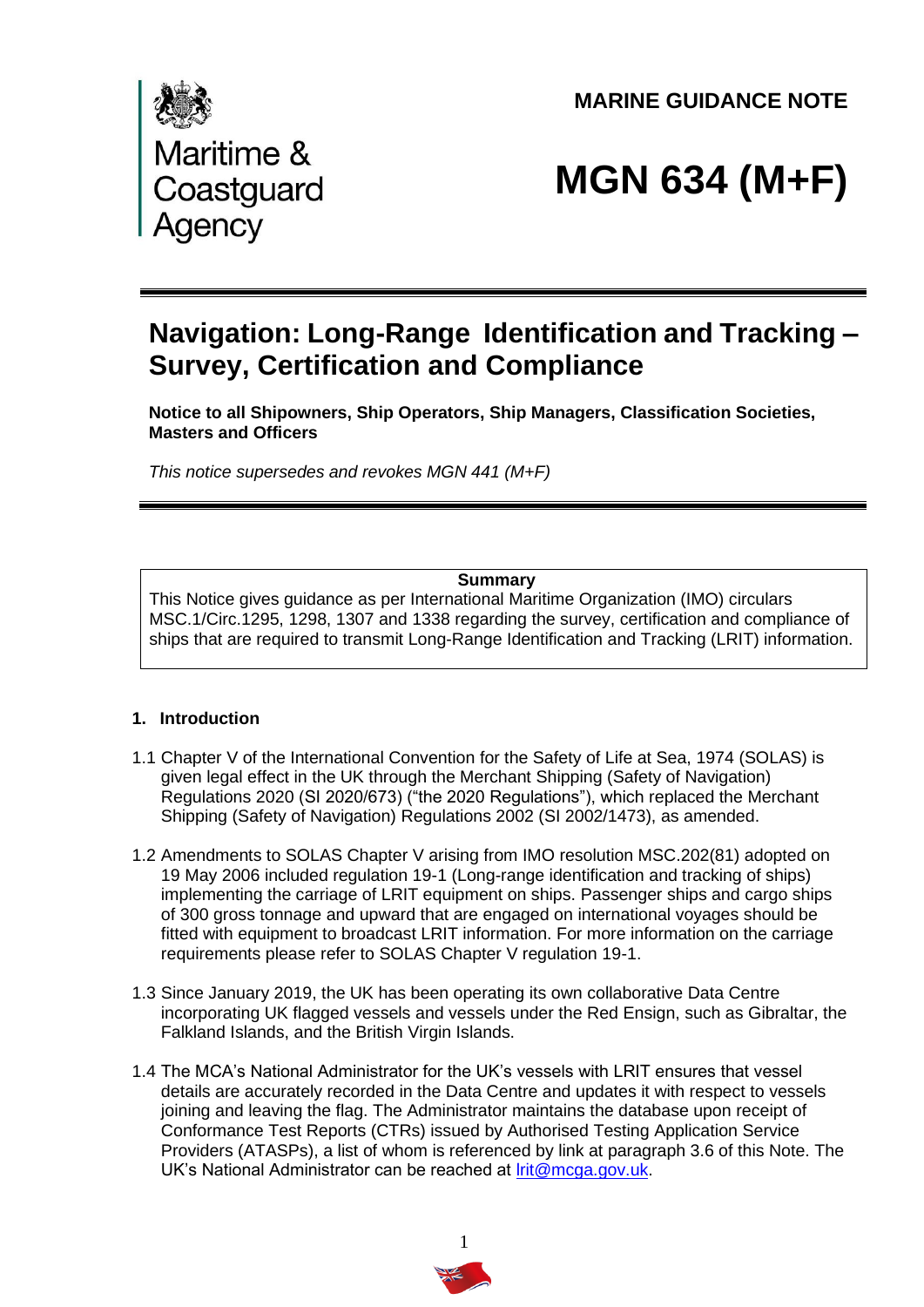1.5 This notice provides guidance on the requirements for onboard provision and testing of functional LRIT systems.

#### **2. Shipborne Equipment**

2.1 In addition to the general requirements contained in IMO resolution A.694(17) on recommendations on general requirements for shipborne radio equipment forming part of the global maritime distress and safety system and for electronic navigational aids, the shipporne equipment should comply with the following minimum requirements (IMO resolution MSC.263(84)):

1. be capable of automatically, and without human intervention on board the ship, transmitting the ship's LRIT information at 6-hour intervals to an LRIT Data Centre;

2. be capable of being configured remotely to transmit LRIT information at variable intervals;

3. be capable of transmitting LRIT information following receipt of polling commands;

4. interfaces directly to the shipborne global navigation satellite system equipment, or have internal positioning capability;

5. be supplied with energy from the main and emergency source of electrical power (this provision should not apply to ships using for the transmission of LRIT information any of the radio communication equipment provided for compliance with the provisions of Chapter IV of SOLAS. In such cases, the shipborne equipment should be provided with sources of energy as specified in SOLAS Chapter IV regulation13); and

6. be tested for electromagnetic compatibility taking into account the recommendations developed by the IMO (refer to IMO resolution A.813(19) on general requirements for electromagnetic compatibility of all electrical and electronic ship's equipment).

2.2 Equipment should be type approved to IMO requirements, and comply with the requirements identified by the Merchant Shipping (Marine Equipment) Regulations 2016, as amended.

#### **3. UK LRIT Installation Conformance**

- 3.1 The UK has appointed Authorised Testing Application Service Providers (ATASPs) to carry out Conformance Testing, in line with MSC.1/Circ.1307.
- 3.2 On completion of successful testing, ATASPs are authorised to issue Conformance Test Reports (CTRs) on behalf of the Maritime and Coastguard Agency (MCA), an Executive Agency of the UK Department for Transport. Copies of the Test Reports will be sent to the vessel and the MCA's UK National Administrator for LRIT.
- 3.3 During any renewal or annual survey for the ship's safety certificates (i.e. Cargo Ship Safety Equipment Certificate or Passenger Ship Safety Certificate), and following the initial certification of compliance of a ship with the requirements of SOLAS Chapter V regulation 19-1. The related certificate should be issued or endorsed, as the case may be, provided the CTR is still valid taking into account the provisions of paragraph 7 of MSC.1/Circ.1307.
- 3.4 No additional costs will be incurred unless the existing CTR is revoked.
- 3.5 To ensure that shipborne equipment fully complies with SOLAS Chapter V regulation 19-1 (MSC.1/Circ.1307 Annex section 4), the ship owner should contact the equipment provider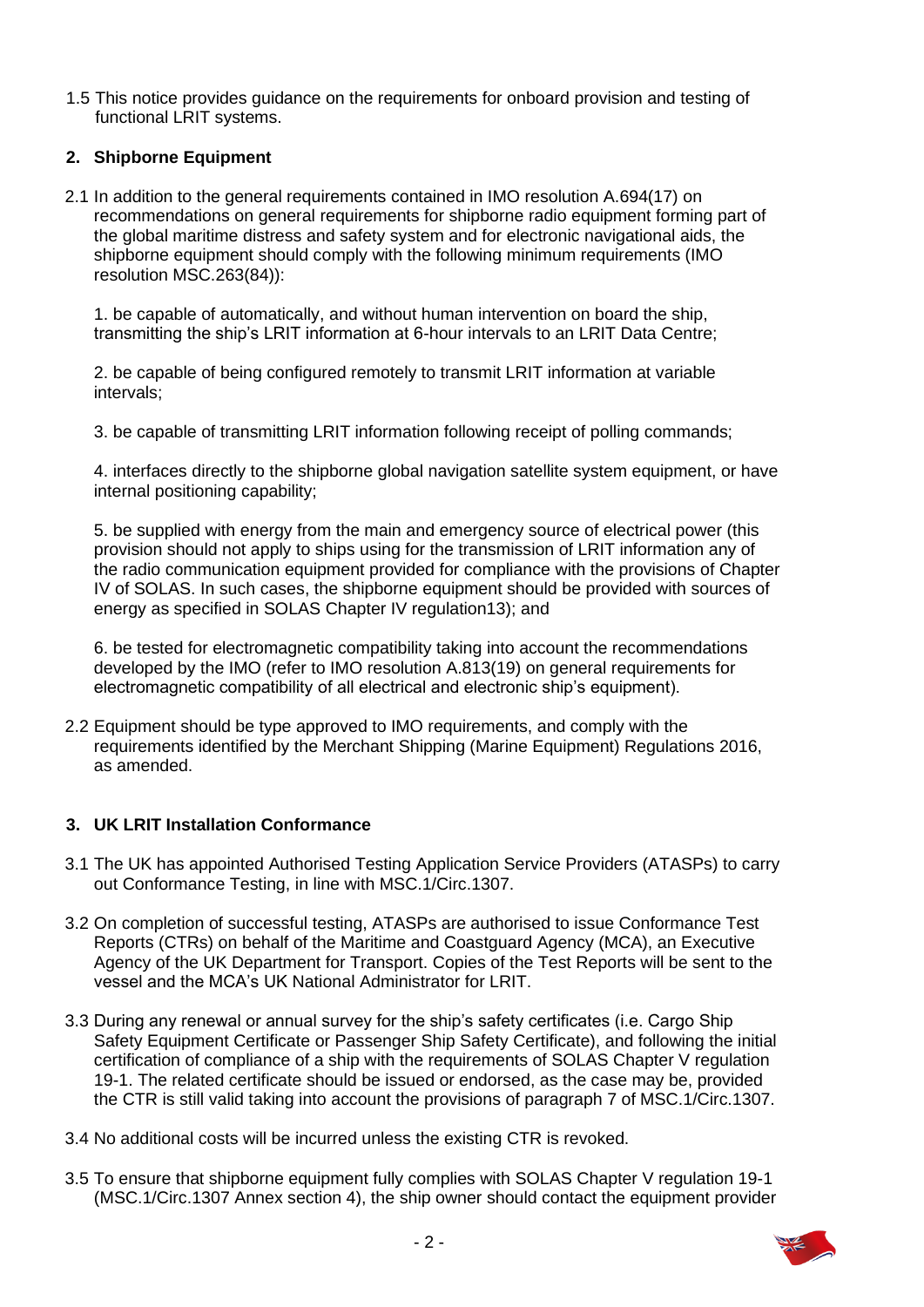and an ATASP to ensure compatibility with the requirements of this regulation prior to applying for a Conformance Test.

3.6 For a list of MCA approved ATASP contact details, please visit [https://www.gov.uk/government/publications/long-range-identification-and-tracking-testers](https://www.gov.uk/government/publications/long-range-identification-and-tracking-testers-atasps)[atasps](https://www.gov.uk/government/publications/long-range-identification-and-tracking-testers-atasps)

#### **4. Exemptions and Equivalence**

4.1 Exemptions / Equivalence will be considered on a case by case basis<sup>1</sup>. Criteria for Exemptions / Equivalence, as laid down in Section 6 of the Annex to MSC.1/Circ.1295, will be adhered to. Applications should be made through your MCA Customer Service Manager (if applicable) in the first instance, otherwise to the MCA Survey Branch:

Survey Operations Branch Maritime and Coastguard Agency Spring Place 105 Commercial Road **Southampton** SO15 1EG

[HQSurvey@mcga.gov.uk](mailto:HQSurvey@mcga.gov.uk)

#### **5. Port State Control Inspections**

- 5.1 Information on Port State Control inspections can be found in sections 10 and 11 of the Annex to MSC.1/Circ.1298; and Appendix 9 of the Procedures for Port State Control - IMO Resolution A.1138(31).
- 5.2 It should be noted that failure to transmit LRIT information due to factors outside of the ship's control will not result in grounds for detaining the ship if: a) the ship holds a valid LRIT CTR along with the relevant valid statutory radio certificate and; b) the Master or the responsible officer is familiar with essential shipboard procedures relating to LRIT<sup>2</sup>.

#### **6. Ceasing Broadcast of LRIT information**

- 6.1 Masters of ships are authorised to cease broadcasting LRIT data while the ship is undergoing repairs, modifications or conversions in dry-dock or in port, or is laid up for a long period. In this case the Master should make an entry in the Official Log Book indicating the dates and times between which the shipborne equipment was switched off.
- 6.2 In the event of LRIT equipment being switched off in accordance with the authorised reasons above, the MCA should be informed via an e-mail sent to *lrit@mcga.gov.uk*
- 6.3 The e-mail should quote "*SHIPNAME* LRITOFF" in the subject line. The message must include the circumstances in which the system has been switched off, described in brief, along with the IMO number of the vessel, and MMSI / Callsign if possible.
- 6.4 The MCA should also be informed when LRIT polling is re-started via the same e-mail address as above and "*SHIPNAME* LRITON" in the subject line. Please refer to MSC/Circ.1295 paragraph 7 for further detail on ceasing LRIT broadcast.

<sup>&</sup>lt;sup>1</sup> Refer to regulations 6 (exemptions) and 7 (equivalents) of the 2020 Regulations.

<sup>2</sup> Refer to IMO Resolution A.1138(31) and sections 10 & 11 of the Annex to MSC.1/Circ 1298.